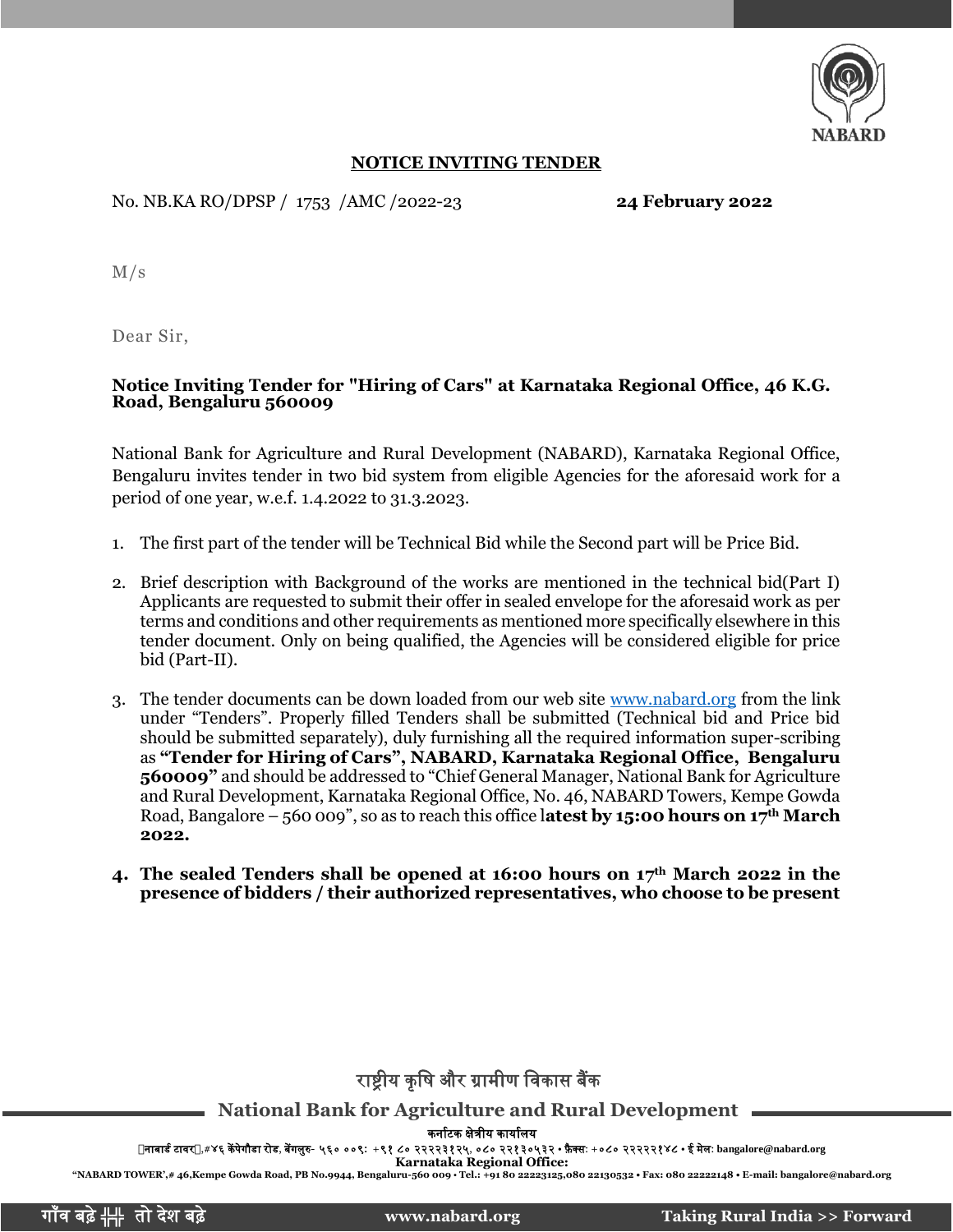

- 5. Technical Bid (Part-1) Envelope 1 shall contain the following:
	- a. **Earnest Money Deposit (EMD) of ₹ 40,000/- (Rupees Forty Thousand only)** in electronic form only by NEFT in the account details given below.

| <b>Particulars</b>        | <b>Account Details</b> |
|---------------------------|------------------------|
| NAME OF THE ACCOUNT       | NATIONAL BANK FOR      |
|                           | AGRICULTURE AND RURAL  |
|                           | <b>DEVELOPMENT</b>     |
| BANK ACCOUNT NUMBER (VAN) | NABADMN03              |
| NAME OF THE BANK          | <b>NABARD</b>          |
| NAME OF THE BRANCH        | HEAD OFFICE, MUMBAI    |
| <b>IFSC</b>               | NBRD0000002            |

**In case of remitting EMD amount through NEFT/ electronic mode the bidder should enclose the transaction report and UTR no. along with the technical bid submission, failing which will disqualify the prospective bidder/ applicant**.

> *Note: EMD of unsuccessful bidders will be refunded. EMD will not bear any interest rate*.

- b. Form of Tender
- c. List of documents (as given in the Checklist)
- d. General Terms and conditions
- e. Integrity Pact
- 6. Financial Bid (Envelope 2) shall contain duly filled rates for different vehicles. Bill of Quantities in Part A ,B & C.
- 7. The bids shall be accepted only in respect of those bidders whose tenders are in line with the requirements as per NIT, Technical Bid, terms and conditions of the tender document and if the same is acceptable to the Employer. The decision of the Employer in this regard shall be binding on the bidders and not open to question or appeals.

#### **8. Pre-contract Integrity Pact as in Annexure may be filled and submitted along with technical bid in Rs.200/- stamp paper, failing which the tender will not be considered.**

- 9. Any discrepancies, omission, ambiguities in tender documents, if any or any doubt as to the meaning should be reported in writing to the Chief General Manager, NABARD Bengaluru who will review the questions and information sought if not clearly indicated or specified. NABARD will issue clarifications to all the agencies and the same shall be uploaded in the website, which will become the part of the contract document. NABARD will not be responsible if any discrepancies, omission, ambiguities in the quotation or any doubts as to their meaning are not brought to the notice of NABARD before three working days prior to the date of submission of the tender.
- 10. Tenders received later than the time and date prescribed, on account of any reason whatsoever as also telegraphic and faxed tenders shall not be considered.

## राष्ट्रीय कृषि और ग्रामीण विकास बैंक

### **National Bank for Agriculture and Rural Development**

कर्ााटक क्षेत्रीय कायाालय

र्ाबार्ा टािर,#४६ केंपेगौर्ा रोर्, बेंगलुरु- ५६० ००९**:** <sup>+</sup>९१ ८० २२२२३१२५, ०८० २२१३०५३२ • फ़ै क्स: +०८० २२२२२१४८ • <sup>ई</sup> मेल: **[bangalore@nabard.org](mailto:bangalore@nabard.org)**

**Karnataka Regional Office: "NABARD TOWER',# 46,Kempe Gowda Road, PB No.9944, Bengaluru-560 009** • **Tel.: +91 80 22223125,080 22130532 • Fax: 080 22222148 • E-mail: bangalore@nabard.org**